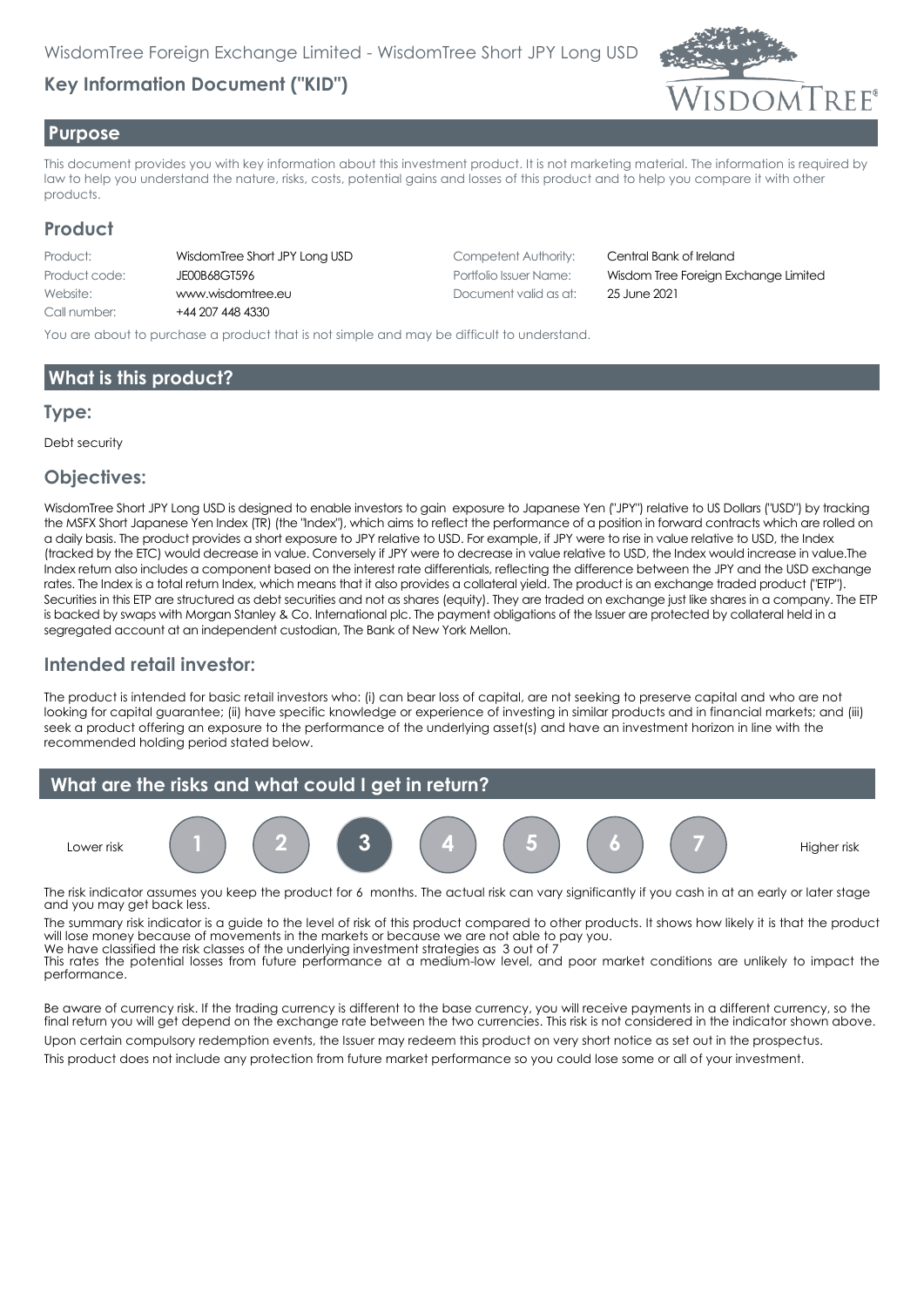

# **Key Information Document ("KID")**

# **Performance scenarios**

| Investment 10000 USD  |                                     |                                           |
|-----------------------|-------------------------------------|-------------------------------------------|
|                       |                                     | 6 months.<br>(recommended holding period) |
| Stress scenario       | What might you get back after costs | 7 295.66 USD                              |
|                       | Percentage Return                   | $-27.04%$                                 |
| Unfavourable scenario | What might you get back after costs | 9 173.19 USD                              |
|                       | Percentage Return                   | $-8.27\%$                                 |
| Moderate scenario     | What might you get back after costs | 9 960.75 USD                              |
|                       | Percentage Return                   | $-0.39\%$                                 |
| Favourable scenario   | What might you get back after costs | 10 785.67 USD                             |
|                       | Percentage Return                   | 7.86%                                     |

The figures shown include all the costs of the product itself, but may not include all the costs that you pay to your advisor or distributor. The figures do not take into account your personal tax situation, which may also affect how much you get back.

This table shows the money you could get back over the recommended holding period, under different scenarios, assuming that you invest 10 000 USD.

The scenarios shown illustrate how your investment could perform. You can compare them with the scenarios of other products.

The scenarios presented are an estimate of future performance based on evidence from the past, and are not an exact indicator. What you get will vary depending on how the market performs and how long you keep the investment.

The stress scenario shows what you might get back in extreme market circumstances, and it does not take into account the situation where we are not able to pay you.

Market developments in the future cannot be accurately predicted. The scenarios shown are only an indication of some of the possible outcomes based on recent returns. Actual returns could be lower.

# **What happens if WisdomTree Foreign Exchange Limited is unable to pay out?**

The Issuer is a special purpose company. In case of a default by the Issuer (or where relevant, the swap counterparty), any claims made against the Issuer will be satisfied in order of the priority of payments set out in the conditions of the product. If the net proceeds from the enforcement of the secured property relevant to the product are not sufficient to meet all obligations and make all payments then due in respect of the securities, the obligations of the Issuer in respect of such securities will be limited to the net proceeds of realisation of the relevant secured property. In these circumstances you may suffer a loss if you cannot realise the full value of your investment.

# **What are the costs?**

#### **Costs over Time**

The Reduction in Yield (RIY) shows what impact the total costs you pay will have on the investment return you might get. The total costs take into account one-off, ongoing and incidental costs.

The amounts shown here are the cumulative costs of the product itself for one holding period. The figures are estimates and may change in the future.

The person selling you or advising you about this product may charge you other costs. If so, this person will provide you with information about these costs, and show you the impact that all costs will have on your investment over time.

| Investment 10000 USD   | If you cash in after 6 months. |
|------------------------|--------------------------------|
| <b>Total costs</b>     | 49.67 USD                      |
| Impact on return (RIY) | $-0.5\%$                       |